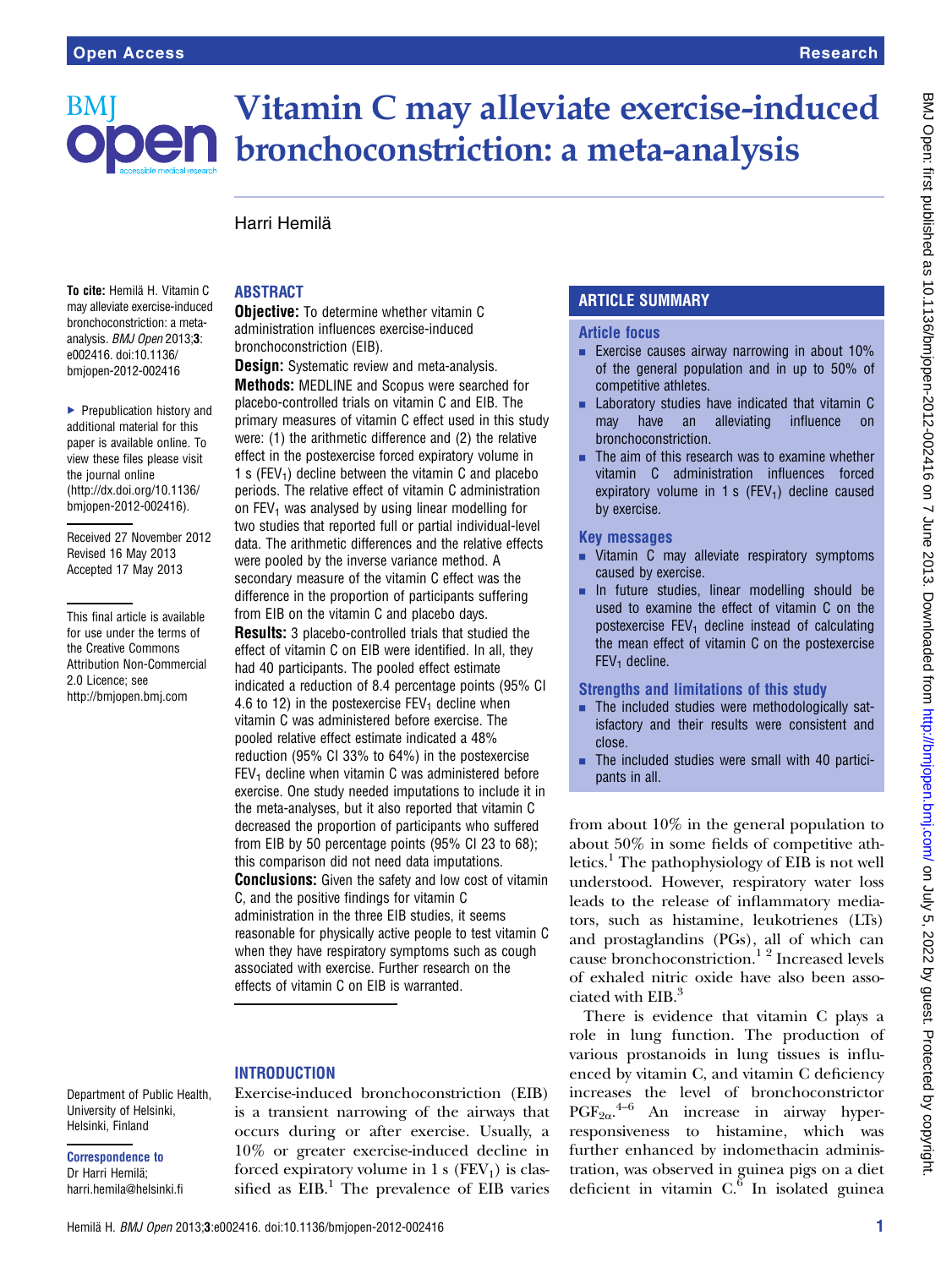pig trachea smooth muscle, vitamin C decreased the contractions caused by  $PGF_{2\alpha}$ , histamine and carbamylcholine.<sup>478</sup> Indomethacin antagonised the effect of vitamin C on chemically induced bronchoconstriction in humans $910$  and the effect of vitamin C on the contractions of guinea pig tracheal muscle.<sup>8</sup> Thus, the effects of vitamin C might be partly mediated by alterations in PG metabolism. In humans, a 2-week vitamin C  $(1.5 \text{ g/day})$ administration regime reduced the postexercise increase in the urinary markers for the bronchoconstrictors  $LTC<sub>4</sub>-LTE<sub>4</sub>$  and  $PGD<sub>2</sub>$ , in addition to reducing the increase in exhaled nitric oxide.<sup>11</sup>

Heavy physical exertion generates oxidative stress, and therefore, as an antioxidant, the effects of vitamin C might be more manifest in people doing exercise.12 13 The importance of vitamin C on the respiratory system is also indicated by the decrease in the incidence of the common cold in people under heavy acute physical stress $^{14}$  <sup>15</sup> and by its effects on the severity of the upper and lower respiratory tract infections.<sup>15-17</sup>

Previously, a systematic review examined the effect of vitamin C on EIB.<sup>18</sup> However, there were substantial errors in the extraction of data and data analysis in that review.<sup>19</sup> The purpose of this systematic review is to examine whether vitamin C administration influences the postexercise  $FEV<sub>1</sub>$  decline.

#### **METHODS**

#### Types of studies

Controlled trials, both randomised and non-randomised, were included in this systematic review. Only placebocontrolled blinded trials were included as the severity of EIB might be affected by the patients' awareness of the treatment. Studies that used children and adults of either gender and any age were considered eligible.

#### Types of interventions

The intervention considered was oral or intravenous administration of vitamin C (ascorbic acid or its salts) of at least 0.2 g daily for a single day or for a more extended period. The dose limit was set as a pragmatic choice. When a trial with a low dose gives a negative result, the negative findings can be attributed to that low dosage. Thus, trials with large doses are more critical for testing whether vitamin C is effective in influencing EIB.

#### The outcomes and the measure of the vitamin C effect

The primary outcome in this meta-analysis is the relative  $FEV<sub>1</sub>$  decline caused by exercise (as a percentage). The measures selected for the vitamin C effect were: (1) the arithmetic difference in the postexercise decline of  $FEV<sub>1</sub>$ between the placebo and vitamin C periods; this is called the percentage point difference and (2) the relative effect in the decline of postexercise  $FEV<sub>1</sub>$  between the vitamin C and placebo periods. A secondary outcome in this meta-analysis was the proportion of participants who suffered from EIB after the exercise test, and the measure of vitamin C effect was taken as the difference in the occurrence in EIB between the vitamin C and placebo days.

#### Literature searches

MEDLINE (OVID) was searched using the Medical Subject Headings (MeSH) terms 'ascorbic acid' and 'exercise-induced asthma'. A similar search was carried out in Scopus. No language restrictions were used. The databases were searched from their inception to February 2013. The reference lists of identified studies and review articles were screened for additional references. See online supplementary file 1 for the flow diagram of the literature search.

#### Selection of studies and data extraction

Five controlled trials that report on vitamin C and EIB were identified. Three of them satisfied the selection criteria (table 1). One of the studies that was not included was not placebo controlled<sup>22</sup> and the other studied the combination of vitamins  $C$  and  $E^{23}$ . The data of the three included trials were extracted and analysed. The original study authors were contacted when appropriate in order to obtain further data.

Schachter and Schlesinger $^{20}$  reported the individual-level FEV1 measurements for a 12-participant crossover study. The decline in  $FEV_1$  caused by exercise was calculated in this present study (see online supplementary file 2).

Tecklenburg *et al*<sup>11</sup> reported the mean decline in postexercise  $FEV<sub>1</sub>$  for the vitamin C and placebo phases of an eight-participant crossover study. However, these authors did not report the paired SD value for the mean difference between the two phases. Dr Tecklenburg was subsequently contacted, and she kindly sent the paired SD value for the mean difference in decline of the postexercise  $FEV<sub>1</sub>$  (see online supplementary file 2).

Cohen *et al*<sup>21</sup> reported  $\widehat{FEV_1}$  values before and after exercise in only 11 of the 20 participants of a crossover study. These 11 had been selected because of the disappearance of EIB during the study. Thus, the difference in the postexercise  $FEV<sub>1</sub>$  decline between the vitamin C and placebo days can be calculated for these 11 participants (the mean vitamin C effect was a reduction of 20.4 percentage points in the postexercise decline in  $FEV<sub>1</sub>$ ). Dr Cohen was contacted, but he no longer retained those data. Therefore, to include the Cohen et al trial in this meta-analysis, the  $FEV<sub>1</sub>$  values for the remaining nine participants had to be imputed. A conservative 'no vitamin C effect' estimate was imputed for all the nine participants with missing data (see online supplementary file 2). As a sensitivity analysis, the Cohen et al study was excluded from the meta-analysis in figure 1 to examine whether its exclusion influenced the conclusions.

Cohen et al also reported the number of participants who suffered from EIB after the exercise test. This outcome did not require imputations and it was used as a secondary outcome for comparing the vitamin C and placebo days in the Cohen study.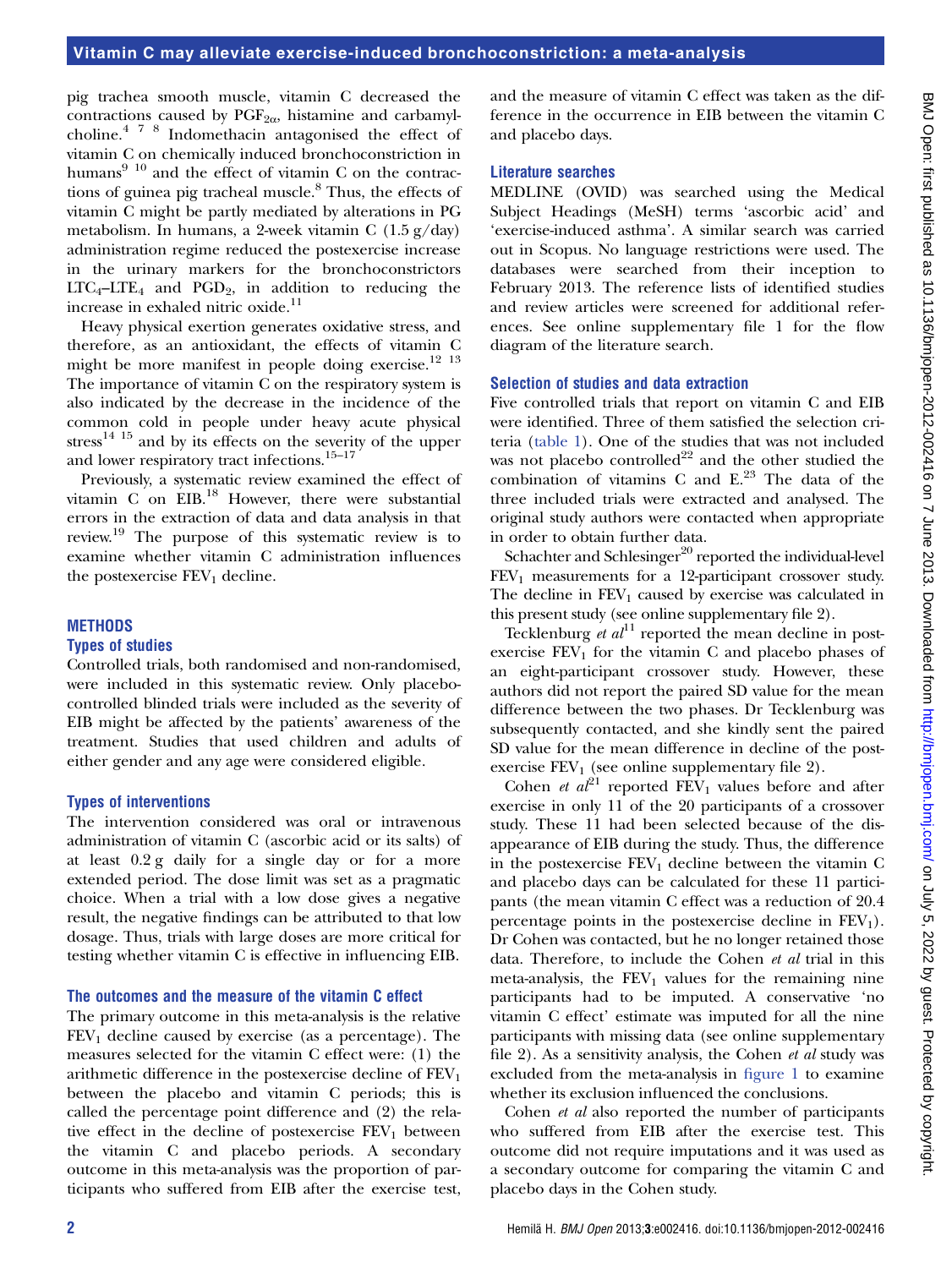| Trials on vitamin C supplementation and exercise-induced bronchoconstriction<br><b>Table 1</b> |                                 |                                                                                                                                                                                                                                                                                                                                                                                                                                                                                                                        |
|------------------------------------------------------------------------------------------------|---------------------------------|------------------------------------------------------------------------------------------------------------------------------------------------------------------------------------------------------------------------------------------------------------------------------------------------------------------------------------------------------------------------------------------------------------------------------------------------------------------------------------------------------------------------|
| <b>Study</b>                                                                                   |                                 | <b>Descriptions</b>                                                                                                                                                                                                                                                                                                                                                                                                                                                                                                    |
| Schachter and Schlesinger <sup>20</sup>                                                        | Methods<br>Participants         | Randomised, double-blind, placebo-controlled crossover trial<br>12 asthmatic participants, selected from among workers of Yale University in<br>the USA: "all 12 participants gave a characteristic description of EIB." All<br>included participants had at least 20% reduction in maximal expiratory flow<br>40% after exercise<br>5 Males, 7 females; mean age of 26 years (SD 5 years)                                                                                                                             |
|                                                                                                | Type of<br>exercise             | Exercise by using a cycloergometer was begun at a constant speed of 20 km/<br>h against a zero workload. At the end of each 1 min interval, the workload<br>was increased by 150 kpm/min, keeping the pedalling speed constant<br>throughout the experiment. Exercise against progressively larger workloads<br>was continued until either the heart rate reached 170 bpm or the participants<br>fatigued                                                                                                              |
|                                                                                                | Intervention                    | On 2 subsequent days, the participants ingested 0.5 g of vitamin C or sucrose<br>placebo in identical capsules 1.5 h before the exercise. Washout overnight                                                                                                                                                                                                                                                                                                                                                            |
|                                                                                                | Outcome<br><b>Notes</b>         | Change in $FEV1$ was calculated as: (preexercise vs 5 min postexercise)<br>See online supplementary file 2 for the calculation of the vitamin C effect from<br>the individual-level data                                                                                                                                                                                                                                                                                                                               |
| Cohen et $al^{21}$                                                                             | <b>Methods</b><br>Participants  | Randomised, double-blind, placebo-controlled crossover trial<br>20 asthmatic participants in Israel. All of them had demonstrated EIB by<br>having a 'decline of at least 15%' in $FEV1$ after a standard exercise test<br>13 Males, 7 females; mean age of 14 years (range 7-28 years)                                                                                                                                                                                                                                |
|                                                                                                | Type of<br>exercise             | A 7 min exercise session using a motorised treadmill. Each participant<br>exercised to submaximal effort at a speed and slope to provide 80% of the<br>motional oxygen consumption as adjudged by a pulse oximeter                                                                                                                                                                                                                                                                                                     |
|                                                                                                | Intervention<br><b>Outcomes</b> | 2 g of vitamin C or placebo 1 h before the exercise. Washout 1 week<br>Change in $FEV1$ was calculated as: (preexercise vs 8 min postexercise).<br>Secondary outcome: proportion of participants who suffered from EIB after the<br>exercise session (decline in $FEV_1$ at least 15%)                                                                                                                                                                                                                                 |
|                                                                                                | <b>Notes</b>                    | Individual-level data on the $FEV1$ levels was reported only for 11 of the 20<br>participants (Cohen et al, table 2). Dr Cohen was contacted, but he no longer<br>had the data. Therefore, a conservative 'no vitamin C effect' was imputed for<br>the 9 participants for whom experimental data were not available; see online<br>supplementary file 2                                                                                                                                                                |
| Tecklenburg et al <sup>11</sup>                                                                | <b>Methods</b><br>Participants  | Randomised, double-blind, placebo-controlled crossover trial<br>8 participants from a population of university students and the local<br>community, Indiana, USA, with physician-diagnosed mild-to-moderate asthma.<br>All participants had documented EIB as indicated by a 'drop greater than<br>10%' in postexercise FEV <sub>1</sub> . They also had a history of chest tightness,<br>shortness of breath and intermittent wheezing following exercise.<br>2 Males, 6 females; mean age of 24.5 years (SD 5 years) |
|                                                                                                | Type of<br>exercise             | Participants ran on a motorised treadmill, elevated by 1% per min until 85% of<br>the age-predicted maximum heart rate and ventilation exceeding 40-60% of<br>the predicted maximum voluntary ventilation. Participants maintained this<br>exercise intensity for 6 min. Following the 6 min steady state exercise, the<br>grade of the treadmill continued to increase at 1% per min until volitional<br>exhaustion                                                                                                   |
|                                                                                                | Intervention                    | 1.5 g vitamin C or sucrose placebo was administered as capsules matched for<br>colour and size daily for 2 weeks. Washout 1 week.<br>Participants were advised to avoid high vitamin C foods during the study                                                                                                                                                                                                                                                                                                          |
|                                                                                                | Outcome                         | Change in $FEV1$ was calculated as: (preexercise vs the lowest value within<br>30 min postexercise)                                                                                                                                                                                                                                                                                                                                                                                                                    |
|                                                                                                | <b>Notes</b>                    | Dr Tecklenburg kindly made the mean and SD for the paired $FEV1$ decline<br>available. For the decline in $FEV1$ level, the mean difference was +6.5<br>percentage points (paired SD 7.4) in favour or vitamin C                                                                                                                                                                                                                                                                                                       |
| EIB, exercise-induced bronchoconstriction; FEV <sub>1</sub> , forced expiratory volume in 1 s. |                                 |                                                                                                                                                                                                                                                                                                                                                                                                                                                                                                                        |

### Statistical analysis

The statistical heterogeneity of the three studies was assessed by using the  $\chi^2$  test and the I<sup>2</sup> index.<sup>24</sup> The latter examines the percentage of total variation across studies that is due to heterogeneity between studies rather than by randomness. A value of  $I^2$  greater than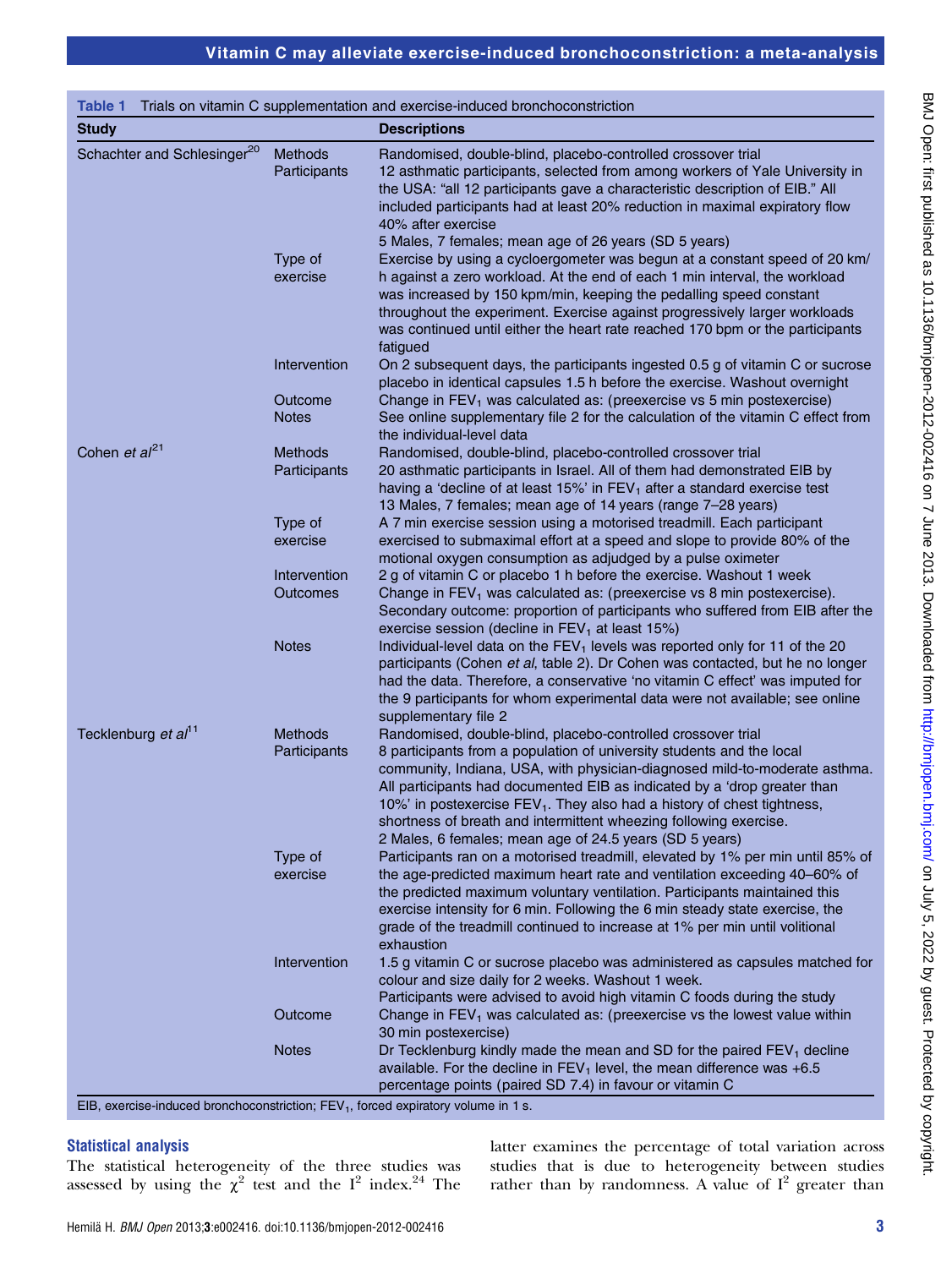

Effect of vitamin C on FEV1 decline (percentage points)

Figure 1 Percentage point effect of vitamin C on the decline in  $FEV<sub>1</sub>$  caused by exercise. The horizontal lines indicate the 95% CI for the three trials and the squares in the middle of the lines indicate the mean effect of the study. The diamond shape at the bottom indicates the 95% CI for the pooled effect. FEV<sub>1</sub>, forced expiratory volume in 1 s; seTE, SE of TE; TE, treatment effect; W, weight of the study.

about 70% indicates a high level of heterogeneity. Since the three identified trials showed no statistical heterogeneity, their results were pooled using the inverse variance method assuming a fixed effect by running the program 'metagen' of the R package (see online supplementary file 2 for details of the calculations).<sup>25</sup> The program 'forest.meta' of the R package was used to construct the forest plots.

To examine the relative effect of vitamin C on the postexercise  $FEV<sub>1</sub>$  decline, the vitamin C effect was modelled using the placebo-day postexercise  $FEV<sub>1</sub>$  decline as the explanatory variable, by using the linear model "lm" program of the R package.<sup>25</sup> To test whether the addition of the placebo-day postexercise  $FEV<sub>1</sub>$  decline values significantly improves the linear model fit, the model containing the placebo-day  $FEV<sub>1</sub>$  decline values was compared with the model without them. The improvement of the model fit was calculated from the change in −2×log (likelihood), which follows the  $\chi^2$  (1 df) distribution.

To study the effect of vitamin C on the proportion of participants who suffered from EIB in the Cohen et al study, the mid p value was calculated<sup>26</sup> and the  $95\%$  CI was calculated by using the Agresti-Caffo method.<sup>27</sup>

The two-tailed p values are presented in this text.

#### RESULTS

Three randomised, placebo-controlled, double-blind crossover trials that had examined the effect of vitamin C supplementation on the decline in  $FEV<sub>1</sub>$  caused by exercise were retrieved. Double-blind means that all studies used allocation concealment, although the term was not used. The experimental conditions were similar (table 1). The three trials had a total of 40 participants. There was no statistical heterogeneity found between the three studies for the percentage points scale:  $I^2=0\%$ ;  $\chi^2$  (2 df)=1.1; p=0.5. Therefore, the pooled percentage point estimate of the vitamin C effect was calculated (figure 1). Compared with the placebo phases, the mean reduction in the postexercise  $FEV<sub>1</sub>$  decline was 8.4 percentage points during the vitamin C phases (95% CI 4.6 to 12.2;  $p<0.001$ ).

In the Schachter and Schlesinger $^{20}$  study, the postexercise  $FEV<sub>1</sub>$  decline was 17.6% for placebo, but only 10.2% for vitamin C (0.5 g single dose), with a 7.4 percentage point (95% CI −0.1 to 14.9; p=0.054) improvement for the vitamin C treatment. In the Tecklenburg et  $al<sup>11</sup>$ study, the postexercise  $FEV_1$  decline was 12.9% when on placebo, but only  $6.4\%$  when on vitamin C  $(1.5 \text{ g/day})$ for 2 weeks), indicating an improvement of 6.5 percentage points (95% CI 0.3 to 12.7; p=0.042) for vitamin C. With the conservative imputation of the 'no vitamin C effect' for nine participants in the Cohen et  $al^{21}$  study, there was a reduction in the postexercise  $FEV<sub>1</sub>$  decline by 11.2 percentage points (95% CI 4.8 to 17.6; p=0.002) on the vitamin C day (2 g single dose).

EIB is not a dichotomous condition; instead, there is a continuous variation in the possible level of  $FEV<sub>1</sub>$ decline caused by exercise. A single constant percentage point estimate of the vitamin C effect for all people who suffer from EIB may thus be simplistic. Instead, it is possible that a relative scale would better capture the effect of vitamin C. Schachter and Schlesinger $^{20}$  published individual-level data for all their 12 participants, and thus their data were analysed using linear modelling to examine whether the vitamin C effect might depend on the placebo-day postexercise  $FEV<sub>1</sub>$  decline, that is, on the baseline severity of EIB (figure 2). Adding the placebo-day postexercise  $FEV<sub>1</sub>$  decline values to the null linear model, which is equivalent to the t test, improved the model fit by  $\chi^2$  (1 df)=16.5, corresponding to p<0.001. This indicates that the linear model that includes the placebo-day postexercise  $FEV<sub>1</sub>$  decline explains the effect of vitamin C much better than the constant 7.4 percentage point effect for all their participants suffering from EIB. The slope of the linear model indicates a 55% reduction in the decline of the postexercise FEV<sub>1</sub> (95% CI 32% to 78%; p<0.001) for vitamin C administration compared with placebo. Thus, in the percentage points scale, though there was a trend towards a mean vitamin C effect, the difference between vitamin C and placebo in the Schachter and Schlesinger trial was not significant (p=0.054), whereas in the linear model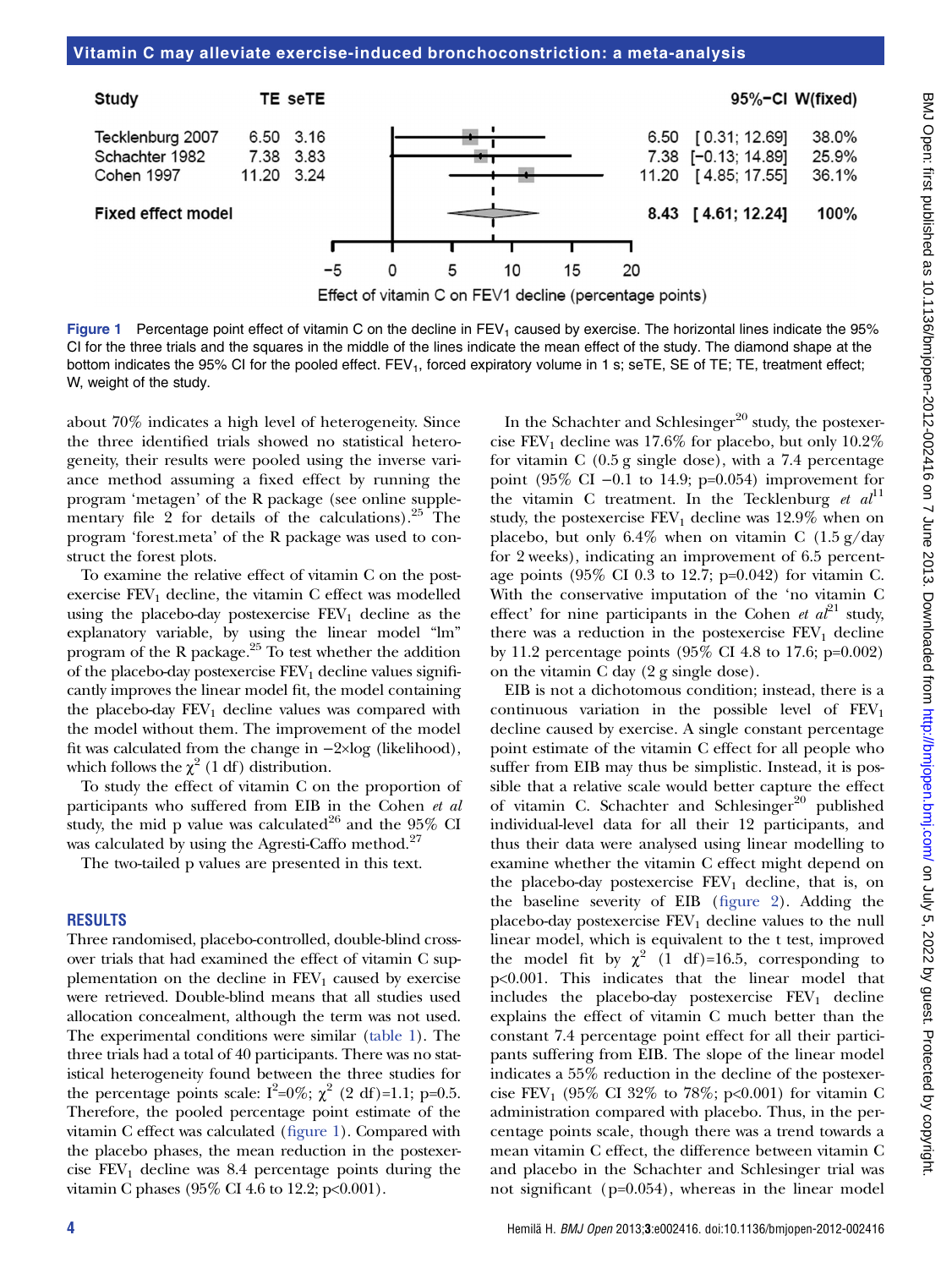

Figure 2 The effect of vitamin C on postexercise forced expiratory volume in 1 s (FEV<sub>1</sub>) decline as a function of the placebo-day postexercise  $FEV<sub>1</sub>$  decline for the Schachter and Schlesinger study.<sup>20</sup> The squares show the 12 participants of the study. The vertical axis shows the difference in postexercise  $FEV<sub>1</sub>$  decline between the vitamin C and the placebo days. The horizontal axis shows the postexercise  $FEV<sub>1</sub>$  decline on the placebo day. The black line indicates the fitted linear regression line. The horizontal dash (-) line indicates the level of identity between vitamin C and placebo. See online supplementary file 2 for the calculations.

the slope indicates a highly significant difference between vitamin C and placebo (p<0.001).

Cohen et  $al^{21}$  published individual-level data for only 11 of their 20 participants (filled squares in figure 3). A conservative 'no vitamin C effect' was imputed for the remaining nine participants (open squares in figure 3). Only those participants who had a decline in postexercise  $FEV<sub>1</sub>$  of at least 15% were included in the Cohen et al study, and therefore the horizontal variation in the Cohen et al data was narrow. Fitting the linear regression line through the origin indicates a 42% reduction in the postexercise  $FEV_1$  decline (95% CI 19% to 64%) with vitamin C administration.

Tecklenburg et  $al<sup>11</sup>$  did not report individual-level data for their eight participants and the data were not available. The mean values indicate a 50.4% (95% CI 2.4% to  $98\%$ ) reduction in the postexercise  $FEV<sub>1</sub>$  decline for the vitamin C period.

There was no statistical heterogeneity found between the three studies on the relative effect scale:  $I^2=0\%$ ;  $\chi^2$  $(2 df)=0.7$ ; p=0.7. Therefore, the pooled estimate of the relative vitamin C effect was calculated for the three trials (figure 4). Compared with the placebo phases, vitamin C administration reduced the postexercise  $FEV<sub>1</sub>$ decline by 48% (95% CI 33% to 64%; p<0.001).

As a sensitivity test, the Cohen et al study was excluded from the meta-analysis in figure 1. On the basis of the



Figure 3 The effect of vitamin C on postexercise forced expiratory volume in 1 s (FEV<sub>1</sub>) decline as a function of the placebo-day postexercise  $FEV<sub>1</sub>$  decline for the Cohen et al<sup>21</sup> study. The filled squares show the 11 participants for whom data were reported and the empty squares show the nine participants for whom the conservative 'no vitamin C effect' data were imputed. The vertical axis shows the difference in the postexercise  $FEV<sub>1</sub>$  decline between the vitamin C and the placebo days. The horizontal axis shows the postexercise  $FEV<sub>1</sub>$  decline on the placebo day. The black line indicates the fitted linear regression line. The horizontal dash (-) line indicates the level of identity between vitamin C and placebo. The linear regression line was fitted through the origin, since the variation in the placebo-day  $FEV<sub>1</sub>$  decline values is narrow. See online supplementary file 2 for the calculations.

two remaining trials, the estimate of the vitamin C effect on the postexercise  $FEV<sub>1</sub>$  decline became 6.8 percentage points (95% CI 2.0 to 11.6; p=0.005). Thus, the Cohen et al study imputations are not crucial for the conclusion that vitamin C influences the postexercise  $FEV<sub>1</sub>$  decline.

Finally, although Cohen et al did not report individuallevel data for the postexercise  $FEV<sub>1</sub>$  decline values for nine of their participants, they reported the presence or absence of EIB (at least a 15% decline in postexercise  $FEV<sub>1</sub>$ ) on the vitamin C and placebo days and this dichotomised FEV<sub>1</sub> outcome does not suffer from missing data. On the placebo day, 100% (20/20) of participants suffered from EIB, whereas on the vitamin C day, only 50% (10/20) suffered from EIB. This outcome gives a 50 percentage point decrease (95% CI 23 to 68; p<0.001) in the occurrence of EIB following vitamin C administration.

#### **DISCUSSION**

In this meta-analysis of three randomised placebocontrolled double-blind trials, vitamin C was found to reduce the postexercise decline in  $FEV<sub>1</sub>$  by a mean of 8.4 percentage points (figure 1). Nevertheless, there is a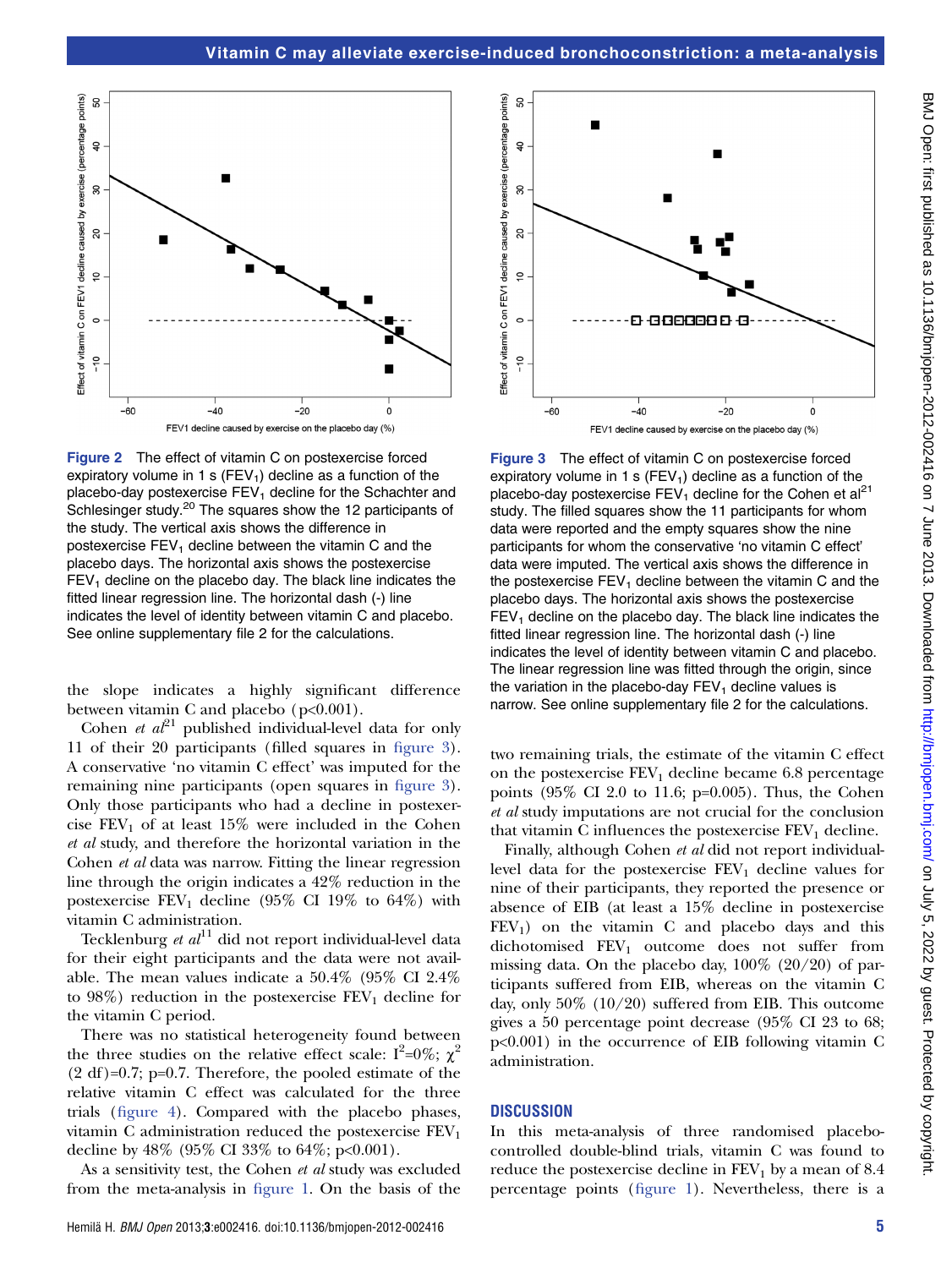

Figure 4 Relative effect of vitamin C on the decline in FEV<sub>1</sub> caused by exercise. The horizontal lines indicate the 95% CI for the three trials and the squares in the middle of the lines indicate the mean effect of the study. The diamond shape at the bottom indicates the 95% CI for the pooled effect. The estimates for the Schachter 1982 and Cohen 1997 studies are based on the slopes of the linear models in figures 3 and 4. The estimates for the Tecklenburg 2007 study are the study mean estimates. FEV<sub>1</sub>, forced expiratory volume in 1 s; seTE, SE of TE; TE, treatment effect; W, weight of the study.

great variation in the level of  $FEV<sub>1</sub>$  decline caused by exercise. Therefore, it may not be reasonable to assume that a single and constant percentage point estimate of the vitamin C effect is valid for all persons suffering from EIB. Linear modelling of the Schachter and Schlesinger<sup>20</sup> data indicated that it is much better to study the response to vitamin C administration as a relative effect (figure 2). However, full individual-level data were not available for the other two trials. Nonetheless, all three studies are consistent with vitamin C administration halving the postexercise decline in  $FEV<sub>1</sub>$  (figure 4).

The Cohen  $et al^{21}$  study required imputations for nine participants; however, excluding the Cohen et al study from the percentage point meta-analysis did not influence conclusions. Furthermore, Cohen et al reported that the number of participants who suffered from EIB dropped from 100% on the placebo day to 50% on the vitamin C day and this outcome did not require imputations; yet the highly significant benefit of vitamin C was also seen in this outcome.

The three studies included in this systematic review indicate that 0.5–2 g of vitamin C administration before exercise may have a beneficial effect on many people suffering from EIB. All the three trials were double-blind placebo-controlled randomised trials. The total number of participants in the three trials is only 40. However, the three trials were carried out in three different decades and on two different continents. The criteria for EIB differed and the mean age of the participants was 14 years in the Cohen et al study but 25 and 26 years in the two other studies. Still, all the studies found a 50% reduction in the postexercise  $FEV<sub>1</sub>$  decline. It is not evident how far this 50% estimate can be generalised, but the close estimate in such different studies suggests that the estimate may also be valid for several other people who suffer from EIB.

The search, screening and selection for trials and data extraction were carried out by one person, which may be considered a limitation of this study. In addition, only

two databases were searched; however, in an independent literature search, the Cochrane review on vitamin C and asthma did not identify more trials on vitamin C and EIB.<sup>18</sup> Data analysis was also performed by one person, but the supplementary files show the extracted data and data analyses, which makes the study transparent. No risk of bias or quality assessment was performed as part of this study.

In evidence-based medicine, the primary question is whether an intervention has effects on clinically relevant outcomes, as well as on symptoms such as coughs. With such a perspective, the aetiology of respiratory symptoms is not of prime importance. Given the low cost and safety of vitamin  $C$ ,<sup>15 28</sup> and the consistency of positive findings in the three studies on EIB, it seems reasonable for physically fit and active people to test vitamin C on an individual basis if they have respiratory symptoms such as cough associated with exercise.

The promising results of EIB and common cold studies indicate that further research on vitamin C and the respiratory symptoms of physically active people are warranted. In future trials, statistical modelling should be used to examine the effect of vitamin C on  $FEV<sub>1</sub>$ levels, instead of simply calculating the percentage point estimates. Although the primary question in the evidence-based medicine framework is to assess the effectiveness of vitamin C on clinically relevant outcomes, the aetiology of the respiratory symptoms should also be investigated in future investigations.

Acknowledgements The author would like to thank Dr Tecklenburg who kindly supplied supplementary data for this analysis and Elizabeth Stovold for her contributions to an early version of this manuscript, by helping in the literature searches, considering studies for inclusion and extracting data for the meta-analysis.

Funding This research received no specific grant from any funding agency in the public, commercial or not-for-profit sectors.

Competing interests None.

Provenance and peer review Not commissioned; externally peer reviewed.